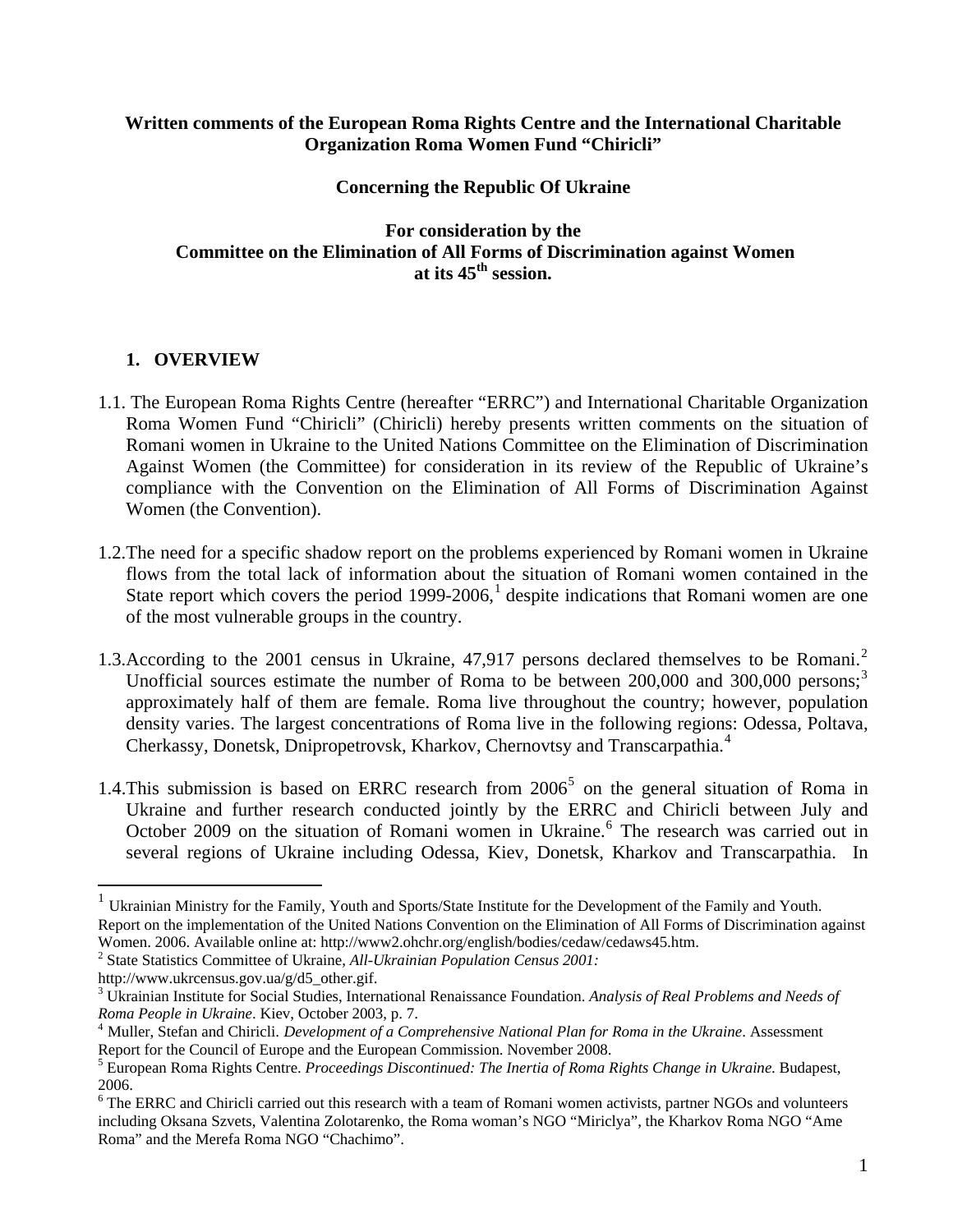total, 240 Romani women of different age groups were interviewed. The research shows that Romani women in Ukraine face serious problems in every field of their social life and within their domestic environment as a result of discrimination on the basis of gender and their membership in a disadvantaged ethnic group, as well as widespread poverty.

- 1.5.The human rights situation of Romani women is aggravated by the fact there is no comprehensive anti-discrimination law in Ukraine via which Romani women can seek to defend their rights and challenge abuses when these occur. This is especially worrying in a light of the fact that Romani women in Ukraine are at times subject to a multiple and/or intersectional discrimination. Although the Constitution and the Criminal Code include certain provisions that condemn the infringement of principles of equality, there is no comprehensive anti-discrimination legislation that effectively bans racial or ethnic discrimination. The absence of adequate provisions in civil or administrative law, or in related regulations, to expressly prohibit non-criminal acts of racial or ethnic discrimination effectively enables and promotes harms of this kind. In practice, there are few or no procedural mechanisms in place for a victim of racial discrimination to lodge an effective complaint.
- 1.6.In September 2005 a new law on equal rights of men and women was adopted in Ukraine (the Gender Equality Law).<sup>[7](#page-1-0)</sup> In 2006, a state programme on gender equality was introduced as a first step to ensure implementation of the principles of the law. There has been an ongoing consultation with NGOs In the development of the law and the programme concerning gender equality however, no Romani women were included or invited to these consultations.<sup>[8](#page-1-1)</sup> A Commission on Gender Discrimination has also been set up. Research for this report revealed that the vast majority of Romani women interviewed are not aware of the law, the programme or the Commission; moreover they are not aware that it is possible to complain about discrimination to the Commission, without reference to the court.
- 1.7.To date, Ukraine has failed to adopt a comprehensive strategy for the inclusion of Roma. Ukraine also does not participate in the Decade of Roma Inclusion, an international initiative to facilitate improvements in the situation of Roma as regards education, employment, housing, health, gender equality and non-discrimination.
- 1.8.This submission intends to highlight the key areas of human rights concern for Romani women in Ukraine as related to the Convention. The ERRC and Chiricli hope that this report will help the Committee to formulate Concluding Comments and Recommendations for the Ukrainian Government to ensure that the rights of Romani women are fully respected.
- 1.9.Research undertaken by the ERRC and Chiricli focused on the following human rights concerns of Romani women in Ukraine:
	- **Violence**, both physical and verbal, which Romani women experience both in wider society where they are discriminated against as "Gypsies" by both state and non-state actors and in their domestic environment as women;
	- **Education**;

- **Health care**;
- **Housing**; and

<span id="page-1-0"></span><sup>&</sup>lt;sup>7</sup> See Law 2866-IV from 08/09/2005, as adopted by the Parliament of Ukraine. Available at: www.rada.gov.ua.

<span id="page-1-1"></span><sup>8</sup> According to information provided by Chiricli; December 2009.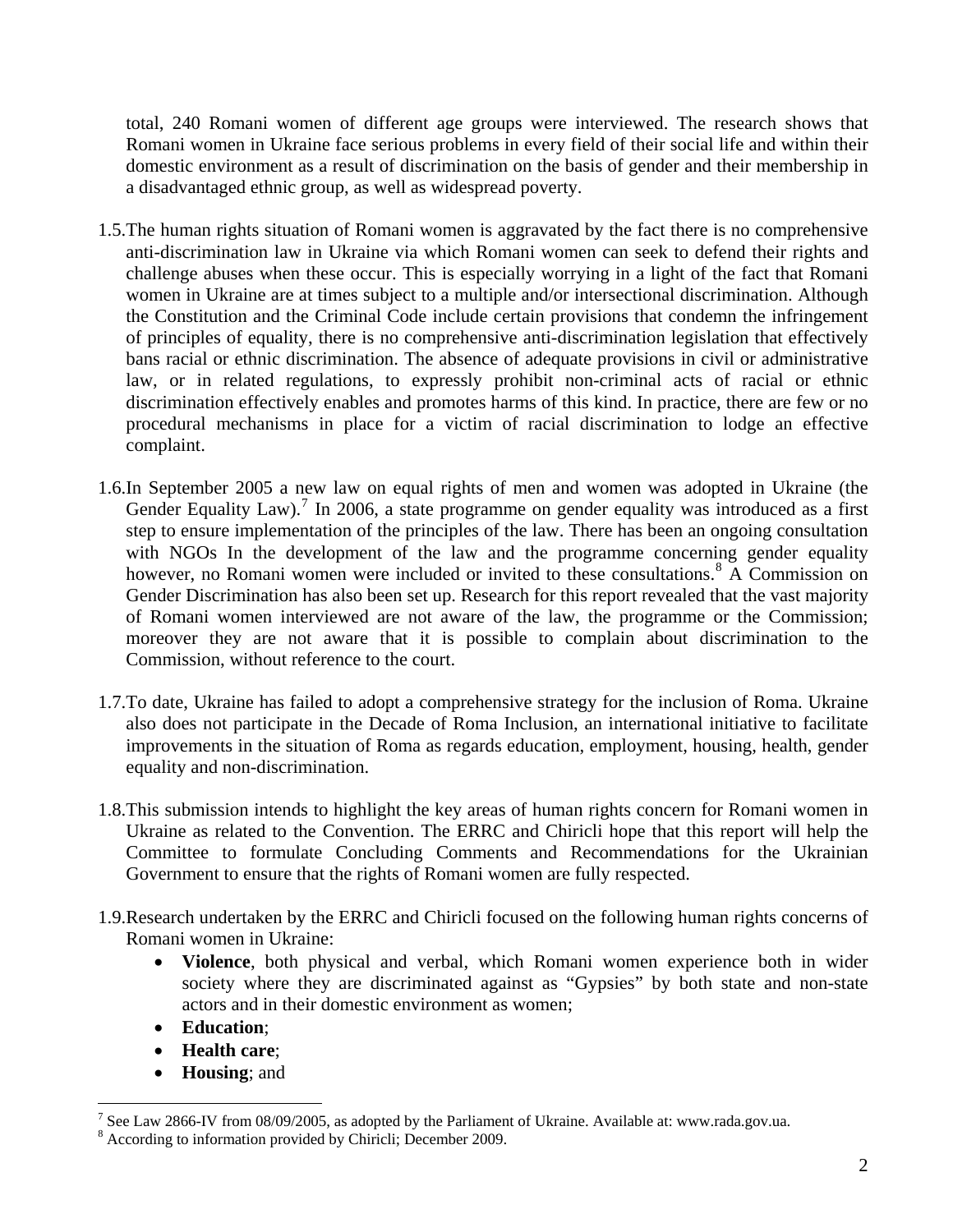# • **Employment**.

### **2. FREEDOM FROM VIOLENCE**

- 2.1 ERRC research in Ukraine over the past 13 years indicates that violence against Romani women in the country is widespread and both outside and within the Romani community. Violence experienced by Romani women is exacerbated by a lack of mutual trust between Romani women and law enforcement authorities, which was evident in the research as numerous instances of harassment by the police were reported. During discussions about violence by law enforcement officials many interviewees were reluctant to speak openly or refrained from answering questions at all due to an apparent fear.
- 2.2 Out of 240 Romani women interviewed during research for this submission, 112 (46%) reported having experienced domestic violence, including both physical and psychological abuse. The State has not responded effectively to either prevent domestic violence, to punish offenders or to provide services to victims.
- 2.3 Within wider Ukrainian society, the majority of Romani women reported having experienced violence in various spheres of life. Some interviewees recalled having experienced abusive, offensive or discriminatory remarks in their homes, when on the markets selling goods, which is the main occupation of Roma in Ukraine, in hospitals and in schools. As one example, a young woman from Yasinovka stated, *"For several years now, I have stood and traded at the local market. All of this time we have had to fight and brawl with non-Romani traders. They think that all Roma are illiterate and unaware of their rights and therefore they pick on me."[9](#page-2-0)*
- 2.4 Acts of violence perpetrated by non-Roma against Romani women in Ukraine can reach particularly extreme levels and can target individuals over long periods of time. According to ERRC research, over the period of a year from January 2004 until January 2005, Ms O. Stefanko's family was the subject of systemic attacks of violence by non-Romani inhabitants of the village of Komjaty in the Zakarpatia region. The culmination of events occurred on 2 January 2005 when at about 12:00 PM six persons broke down her gate while verbally assaulting and threatening to kill Ms Stefanko and her children. The attackers also threatened to rape the females of the family. A shot was fired but no one was injured. The next day Ms Stefanko reported the attack to the Vynogradiv police. Two days later on 5 January, the family was informed that the police refused to begin a criminal investigation. With financial assistance from the ERRC, a Ukrainian lawyer was appointed to represent Ms Stefanko in action against police treatment of the family as well as the police's failure to initiate criminal proceedings.<sup>[10](#page-2-1)</sup>
- 2.5 Of those who experienced violence, only 4 women (3.6%) from Kiev and the Kiev region stated that they turned to the police to report violent incidents.

 $\overline{a}$ <sup>9</sup> ERRC/Chiricli interview with a 37-year-old Romani woman. Yasinovka, Donetsk region.

<span id="page-2-1"></span><span id="page-2-0"></span><sup>&</sup>lt;sup>10</sup> European Roma Rights Centre. Proceedings Discontinued: The Inertia of Roma Rights Change in Ukraine. Budapest, 2006, p.56.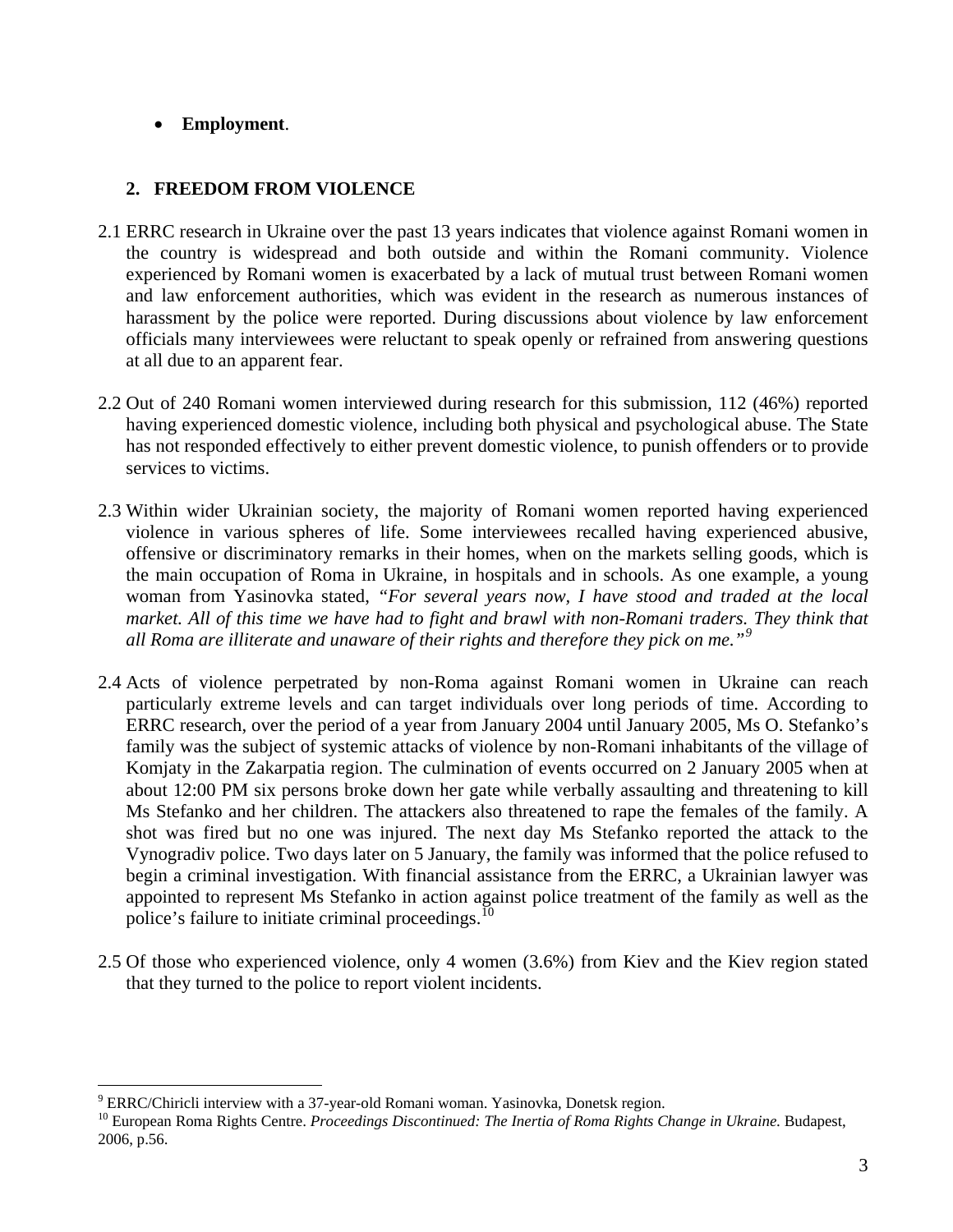2.6 ERRC documentation over the years indicates a widespread practice by Ukrainian police officers of extorting money from and otherwise abusing Romani women and men.<sup>[11](#page-3-0)</sup> Discriminatory remarks by police officials about Romani women have also been disseminated in the media, setting the tone for police interactions with this group. For example, on 13 April 2006, the newspaper *Dosie 02*, published by the Ministry of Interior, included an article quoting a police officer from the Reshitilovsky district police department, as having stated:

*"Gypsies often visit houses under different pretences: to buy nuts, to drink water, swaddle the baby, fortune-telling, selling, money changing, etc. Most often, they obtain the money by fortune-telling […] and there was one occasion last year, where the circumstances warranted an opening of criminal investigation. In that particular case, Gypsies robbed the family of 6 thousands hryvnas and 700 dollars. They entered the house allegedly to swaddle their baby. While one old Gypsy woman fussed about the child, another one entered the house and took away all the money…Gypsies look out for their victims by speaking to the neighbors of a prospective victim. As soon as they find pensioners living alone, they immediately do their "black" deal. Therefore, we are warning the population of a region: when Gypsies appear in a village, you should necessarily call the district department of police. In response to your appeal the investigative group or local policemen will get there immediately. They will take specified persons to custody, bring them to the district department, take their photos and finger-prints, will write their passport data and will place this information into records."[12](#page-3-1)*

- 2.7 Discriminatory attitudes towards and the mistreatment of Romani women and men by police makes it unlikely that the same police officers would respond effectively to complaints of violence by Romani women.
- *2.8* In some instances, police do appear to respond to domestic violence against Romani women, though the adequacy of the response is questionable: *"I turned to the police several times over the nightmarish behavior of my father, who battered my mother and their children repeatedly. […] The police would come and take my father away, jail him for the maximum of 15 days and that would be it before a new incident. Whenever the policemen did not want to waste their time to solve these problems, they just did not respond to the call; they were confident that no one would complain against them."[13](#page-3-2)*
- *2.9* The high proportion of men working in law enforcement gives rise to gendered responses to domestic violence against women, including Romani women. The distinction between ethnic discrimination and gender discrimination in this area can be quite blurred for Romani women, while clear evidence of multiple discrimination is difficult to ascertain in individual cases. One interviewee noted: *"The neighbors called the police when I was beaten by my husband but the reaction of the police was not very active. We live in a small town where everyone knows each other and often the police officials are good friends with our husbands or their classmates. They do not want to interfere in the problems of Romani families because they believe that the people*

<span id="page-3-0"></span><sup>&</sup>lt;sup>11</sup> European Roma Rights Centre. *Proceedings Discontinued: The Inertia of Roma Rights Change in Ukraine*. Budapest, 2006, p. 58.

<span id="page-3-1"></span><sup>&</sup>lt;sup>12</sup> Shebalina, Ekaterina. "After Presenting Themselves as Employees of a Pension Fund, the Criminals Took

<span id="page-3-2"></span>Away Three Thousand Hryvnas from the Elderly". *Dosie 02.* 13 ERRC Chiricli interview with Ms Elena S., a Romani woman from Kiev*.*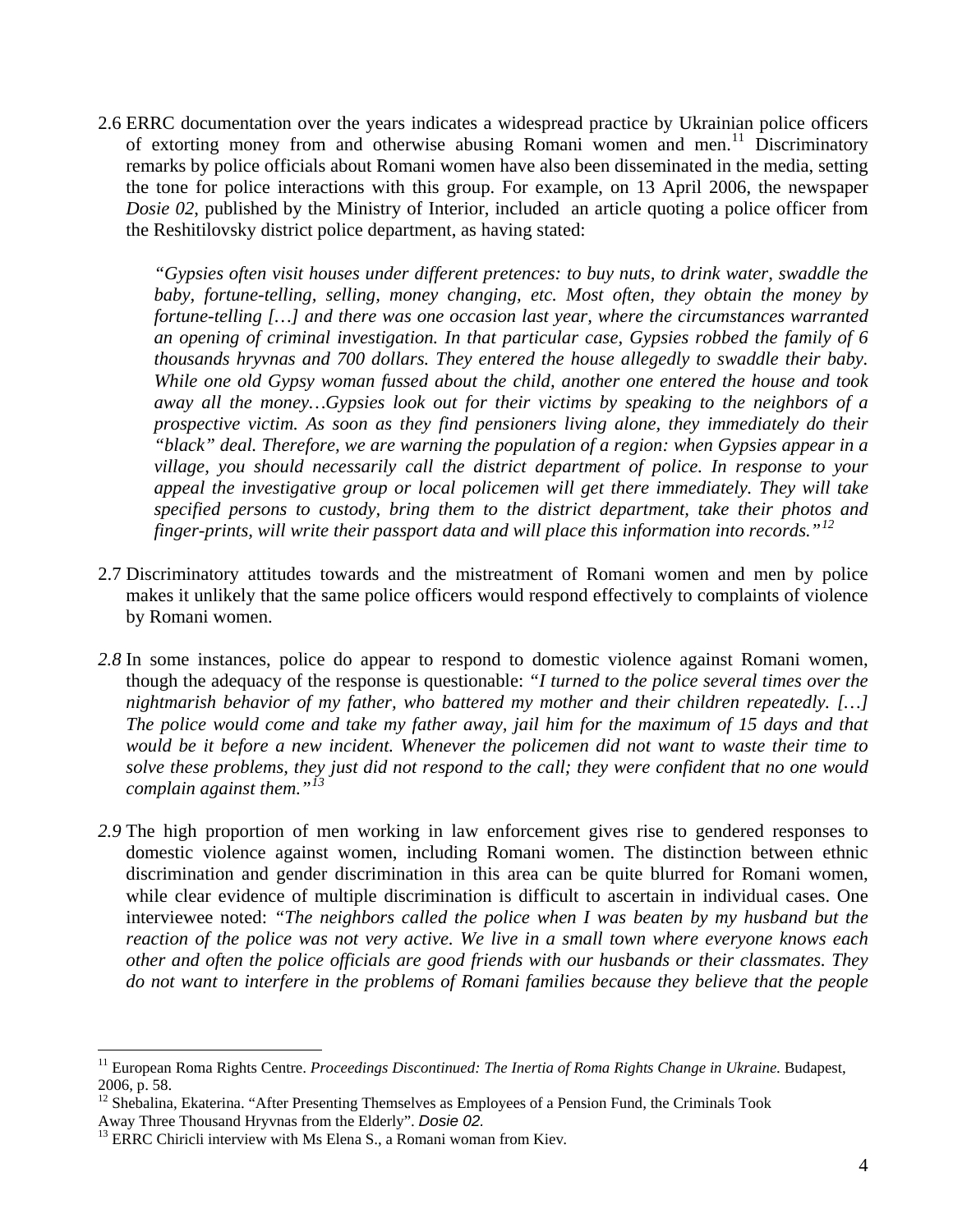*themselves will settle the affairs […]. It is not accepted with us to turn to the police, it's a shame, you can not do so, we do not trust the police officers."[14](#page-4-0)*

- *2.10* Considering all responses to questions about domestic violence and the state response to such by the Romani women interviewed for this submission, the ERRC/Chiricli researcher from the Kiev region summarised her research findings in this area as follows: *"Only a couple women turned to the police. Some women said that their neighbours turned to the police. The reaction of the police is practically identical in all cases: They tend not to interfere and they advise the involved parties to deal with their families themselves. In reality they do not want to interfere in the relations of Romani families because that would create unnecessary trouble for the police."[15](#page-4-1)*
- 2.11 Most Romani women have little to no trust in the ability of the police to protect them. The ERRC/Chiricli researcher from the Kiev region observed: "*How can you seek help from the police if in the daylight any Romani person can be unceremoniously stopped in the street, asked for papers, taken to the police station without any explanation, insulted, treated rudely and, in the worst case, accused of crimes that they have not committed*."[16](#page-4-2)
- 2.12 None of the women surveyed knew about available services for the protection of violence victims, such as shelters and hotlines. As one interviewee stated, *"I have never turned anywhere for help and the only thing in my power was to leave my husband and to go live with my mother. Yet after some time the circumstances were such that I returned to my husband."[17](#page-4-3)*
- 2.13 The majority of interviewees said that they rarely seek medical care after violent attacks occur within the home. On the one hand they are ashamed that the perpetrator is the family member. On the other hand, Romani women interviewed noted that it often happens that doctors refuse to provide medical assistance once they learn that the victim is Romani and state that they do not want to interfere. At the same time the interviewees acknowledged that there has been some level of positive change with respect to medical care and medical assistance, with several women indicating their satisfaction with the way they are treated in hospitals and other medical facilities.
- 2.14 Many of the Romani women interviewed expressed their desire to be able to come forward and seek help, including psychological assistance, within special networks in support of victims of domestic violence. Most of the women expressed the need for the establishment of special support centres and the dissemination of information among Romani women.

# **3. ACCESS TO EDUCATION**

- 3.1.Access to education was among the most serious human rights issues for Romani women in Ukraine, if not the most important.
- 3.2.Of the 240 Romani women interviewed in this study, 15 never attended school and 45 respondents did not graduate from primary school.

 $14$  ERRC/Chiricli interview with Ms Tamara K., a Romani woman from Kiev.

<span id="page-4-1"></span><span id="page-4-0"></span><sup>&</sup>lt;sup>15</sup> Observations of Ms V.Z., ERRC/Chiricli researcher in the Kiev region.

<span id="page-4-2"></span><sup>&</sup>lt;sup>16</sup> Observations of Ms V.Z, ERRC/Chiricli researcher in the Kiev region.

<span id="page-4-3"></span><sup>&</sup>lt;sup>17</sup> ERRC/Chiricli interview with Ms T.P., a 33-year-old Romani woman. Poroshkovo, Transcarpathia region.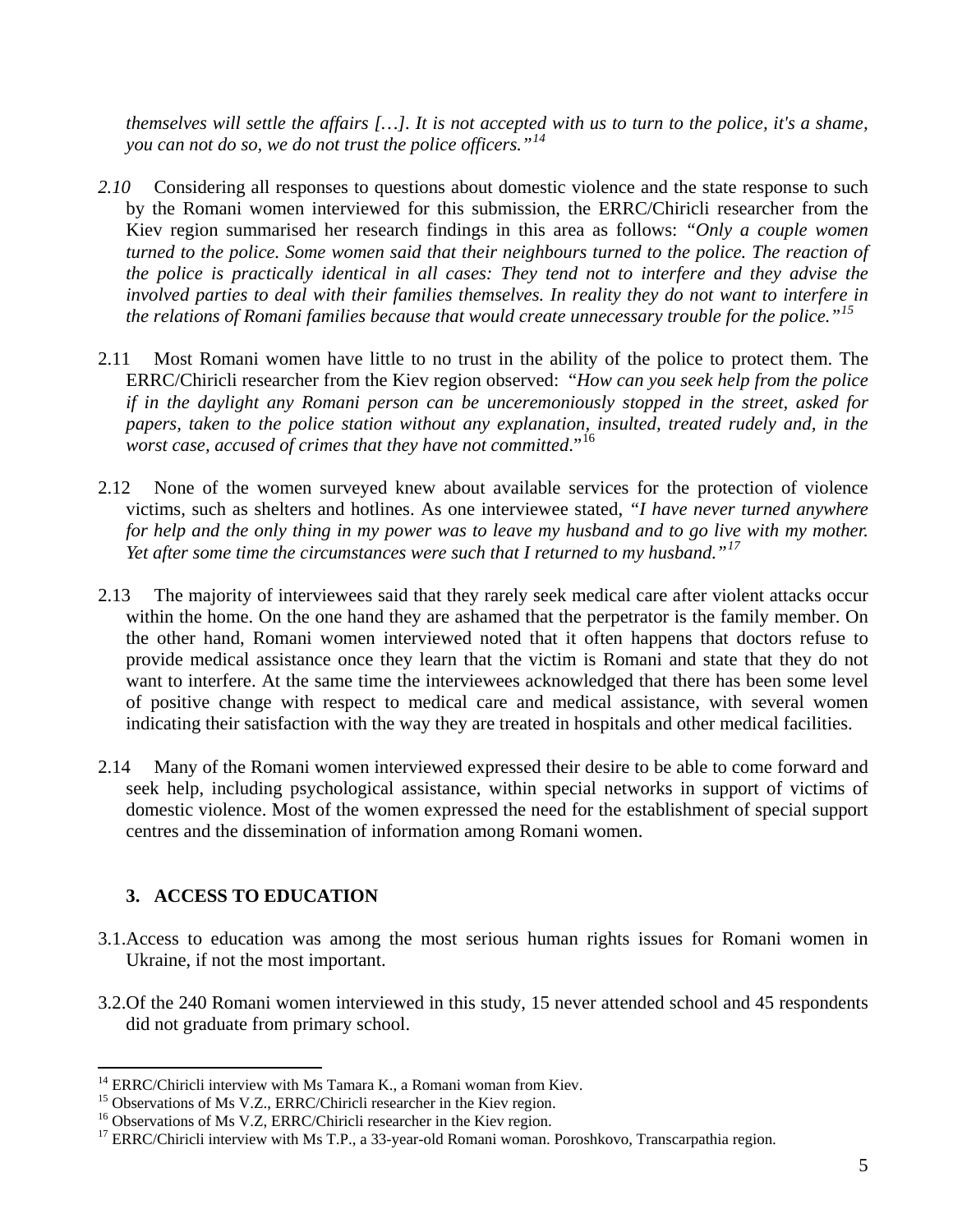- 3.3.Of 70 Romani women interviewed in Sverdlovsk, Poroshkovo, Kharkov, Merefa, Donetsk, Mariupol, Kiev, Odessa and Makeyevka only 11 (15.7%) had completed 10 grades in school. Most Romani girls finish education between grades 5 and 8. Research conducted in Lugansk, Sverdlovsk and the Kharkov region showed that 7 out of 40 Romani women completed grade 8, while only 2 out of the 40 completed grade 10.
- 3.4.Among the 240 respondents, only three had graduated from a vocational school, one woman had graduated from a teacher's training college and had been employed for four years as a primary school teacher and two women had graduated from university: this indicates a 2.5% completion rate of higher education among the research sample. By way of comparison, the State report notes that according to the latest census data, "128 women out of every 1,000 […] were in higher education" – or  $12.8\%$ .<sup>[18](#page-5-0)</sup> Romani women are therefore less likely than the average Ukrainian woman to reach higher levels of education.
- 3.5.There are a number of barriers which block the access of Romani girls and women to education. According to the interviews, barriers to education are rooted in poverty, in patriarchal traditions within the Romani community that result in lower expectations on Romani girls to complete education and in discrimination on the basis of ethnicity that in numerous instances has resulted in the school segregation of Romani children in Ukraine.
- 3.6.Many Romani families take girl children out of school due to poverty; there is an expectation in many Romani families that girls more than boys should bear responsibility for helping out at home, which has a negative impact on school completion rates. Many Romani girls from impoverished families stay home from school to look after younger siblings while their parents are out working or themselves participate in income-earning activities. Women interviewed during ERRC/Chiricli research stated of their own experience as children:

*"I have almost no education because as soon as I started the school my parents took me out so that I would help them with the household chores."[19](#page-5-1)* 

*"I graduated from grade 4 at a Hungarian school. I could not go to school because my mother had six children, and while she was begging I looked after the other children."[20](#page-5-2)*

*"My mother took me out of school because it was necessary to look after my brothers and sisters. We were five people in the family. Mama said that a Romani girl should be able to serve tea, welcome visitors, to clean and do the laundry."[21](#page-5-3)* 

3.7 Some of the Romani women interviewed stated that they would like their children go to school but that they cannot because they do not have adequate clothing to wear. Interviews conducted for this submission confirm the continued exclusion of Romani children from school as a result of poverty in Ukraine:

<span id="page-5-0"></span><sup>&</sup>lt;sup>18</sup> Ukrainian Ministry for the Family, Youth and Sports/State Institute for the Development of the Family and Youth. Report on the implementation of the United Nations Convention on the Elimination of All Forms of Discrimination against Women. 2006. Available online at: http://www2.ohchr.org/english/bodies/cedaw/cedaws45.htm, p. 52.<br><sup>19</sup> ERRC/Chiricli interview with Ms Marina K., a 46-year-old Romani woman. Poroshkovo, Transcarpathia region.

<span id="page-5-1"></span>

<span id="page-5-2"></span><sup>&</sup>lt;sup>20</sup> ERRC/Chiricli interview with Ms Sveltana N., a 43-year-old Romani woman. Holmok, Transcarpathia region.<br><sup>21</sup> ERRC/Chiricli interview with Ms N. Turkoman, a 38-year-old Romani woman. Makeyevka, Donetsk region.

<span id="page-5-3"></span>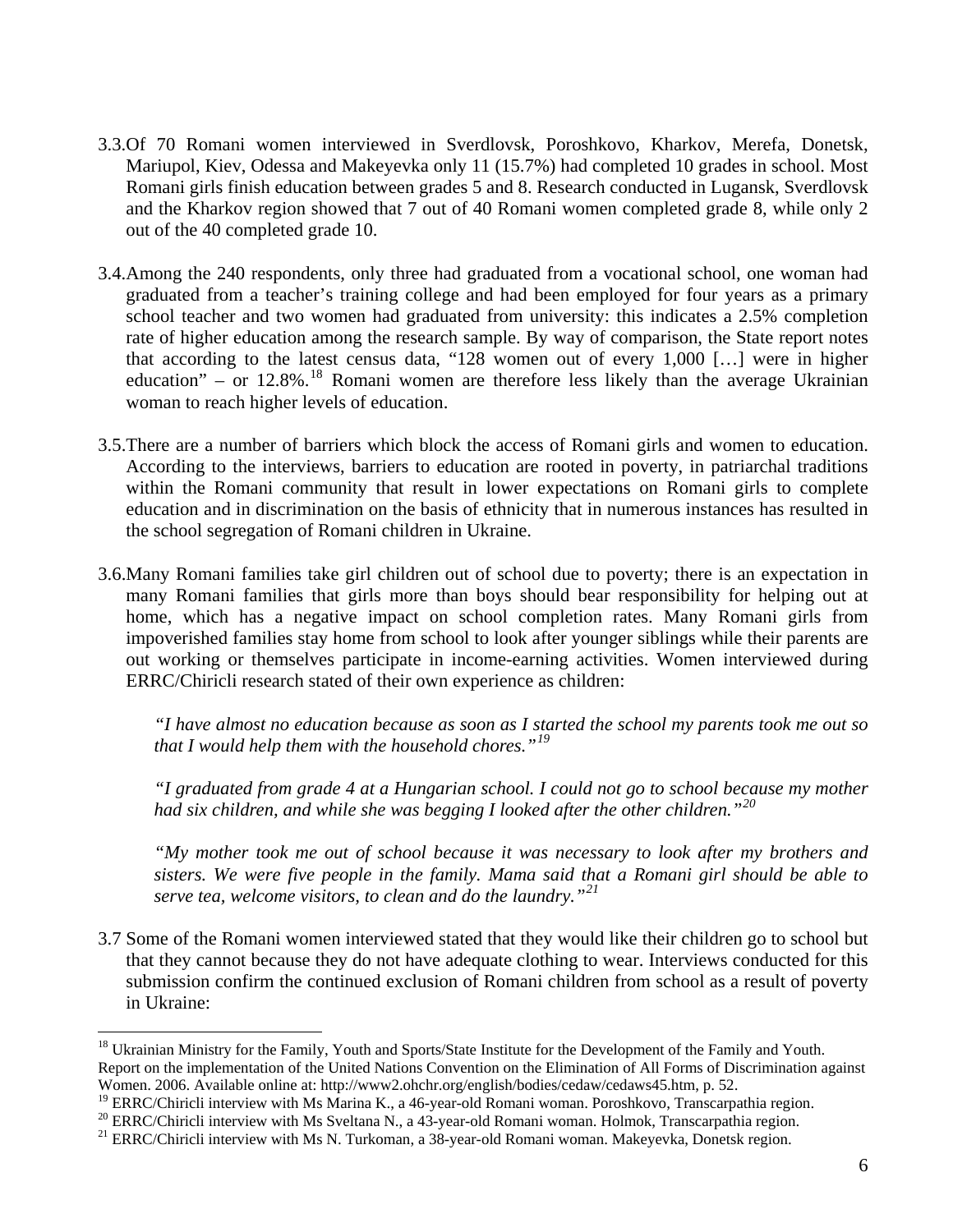*"I did not go to school for the simple reason that I was forced to earn my living. My children now, too, do not go to school because they do not have shoes and dress."[22](#page-6-0)* 

- 3.7.Other times, the exclusion of Romani girls from school in Ukraine is the result of the practice of early marriage among some Romani families. An unpublished report by a Romani volunteer after working a year from September 2004 to August 2005 in Mukacheve, a town in southwestern Ukraine, noted that in the local predominantly Romani primary school, the number of female Romani students suddenly dropped after the 5th grade, when Romani boys and girls are between 12 and 13 years old. In the previous years, the percentage of Romani girls among all Romani pupils was over 50%, but in the 5th year it was only 20-25%. General monitoring of the situation of Romani women in Ukraine by Chiricli indicates that this practice continues today.
- 3.8.Romani women reported that other times children refuse to go to school because they face offensive and discriminatory remarks by classmates, which are generally tolerated by the teachers, even when reported by Romani parents:

*"My kids go to a Ukrainian school. The girl is the in 7th grade and the boy is in the 5th grade. They are treated in a bad manner. The other children hurt and beat them; the teachers do not pay enough attention. The children shout, "Dirty Gypsies!" The teachers rarely ask my children. There are times that my children come home from school and cry, 'Mummy, why are we hurt?' I reply: 'Roma have always been mistreated. You have to endure because you are Roma.' We have not addressed the school administration on this issue - there would be no positive outcome. Bad attitudes cannot be changed."[23](#page-6-1)* 

*"I was subjected to physical violence at school but not by the teachers. It was the Ukrainian children with whom I studied. The children beat me and called me names. My parents complained to the principal. The principal summoned the parents of these children but the measures taken have not helped and the children continued to mock me."[24](#page-6-2)* 

*In Odessa, a 14-year-old Romani girl testified: "People from school only say rude words to me and remind me about my origin; that I am Gypsy and that no Gypsy ever studied normally at school. Then I did not want to go to school."[25](#page-6-3)*

- *3.9.*Language poses another reason why education can become problematic for Romani children. Families from Western and Southern Ukraine mostly speak the Romani language at home and when they go to school they are face language difficulties. *There were problems with the language; at home we spoke Romanes only; it was hard to understand the material at school. It was the same with all of my relatives."[26](#page-6-4)* These difficulties are as a whole not addressed by teachers and school officials:
- 3.10. Educational segregation of Romani children also exists in Ukraine, and can take place in several forms. According to some research, Roma and non-Roma may study in the same schools

<span id="page-6-0"></span><sup>&</sup>lt;sup>22</sup> ERRC/Chiricli interview Ms Julia K., a 49-year-old Romani woman. Poroshkovo, Transcarpathia region.<br><sup>23</sup> ERRC/Chiricli interview with Ms Mariana K. a 33-year-old Romani woman. Poroshkovo, Transcarpathia region.

<span id="page-6-3"></span><span id="page-6-2"></span><span id="page-6-1"></span><sup>&</sup>lt;sup>24</sup> ERRC/Chiricli interview with Ms Maria K., a 25-year-old Romani woman. Poroshkovo, Transcarpathia region.<br><sup>25</sup> ERRC/Chiricli interview with a 14-year-old Romani girl. Odessa, Odessa region.<br><sup>26</sup> ERRC/Chiricli intervie

<span id="page-6-4"></span>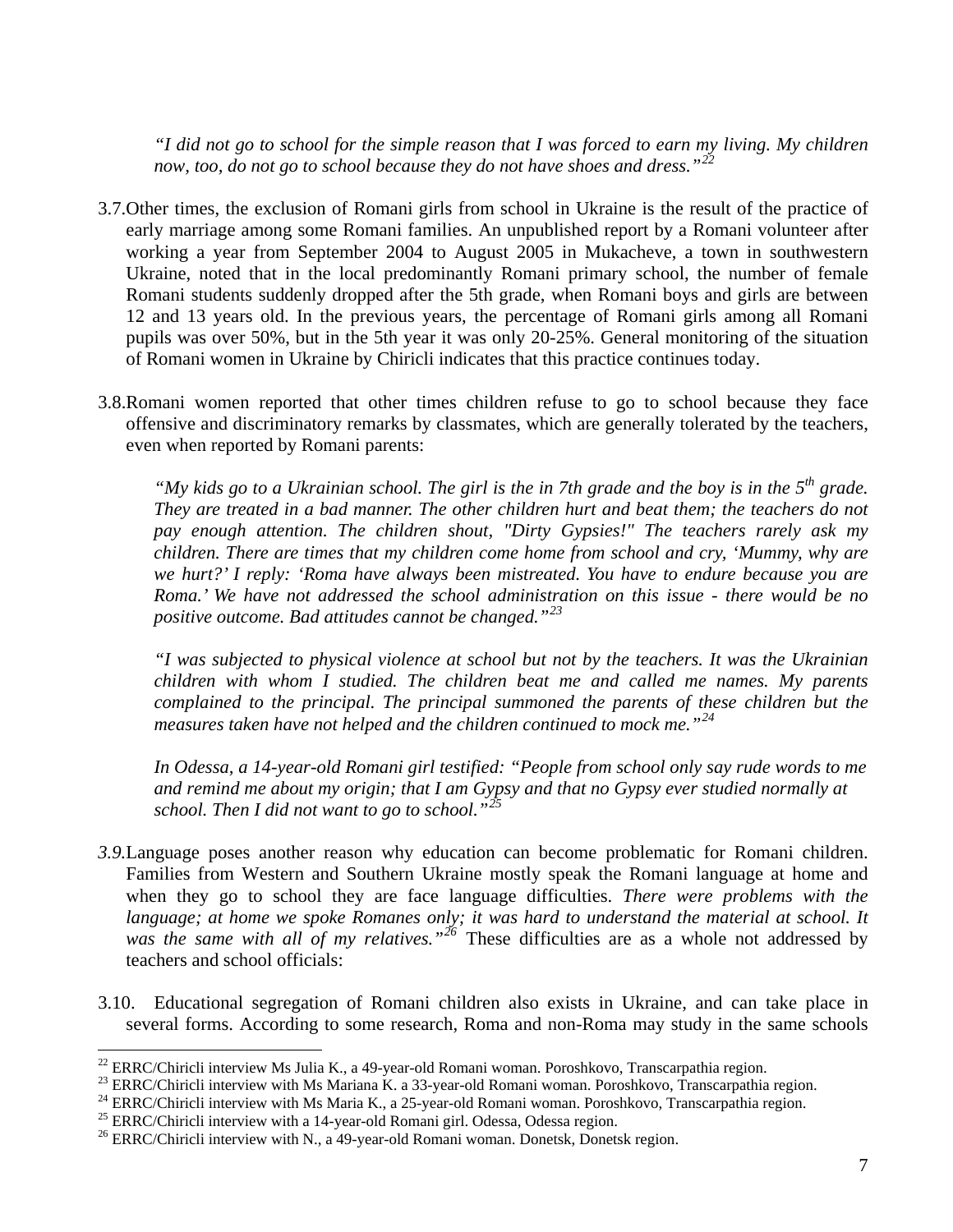but it often happens that non-Romani children sit in separate classrooms, or if Romani and non-Romani children are placed in the same classroom Romani children are be located separately within the classroom.

*"I went to a Ukrainian school. Roma also studied there; we had lessons together with the Ukrainians but the Romani children sat in the classroom separately."[27](#page-7-0)*

 *"I studied at "Roma school N13" in Radvanka; only Romani children studied there."[28](#page-7-1)*

# **4. ACCESS TO EMPLOYMENT**

- 4.1.The prospects of Romani women to secure gainful employment are dire. In addition to the barriers to employment resulting from ethnic discrimination, employers also discriminate against Romani women on the basis of their gender.
- 4.2.In 2005, Human Rights Watch reported that gender discrimination in the Ukrainian workforce, in both the public and private sectors, is widespread, with most women forced into lower paying jobs if any at all. Fully 80% of Ukraine's unemployed population is female.[29](#page-7-2) In its 2006 report to the CEDAW Committee, the Ukrainian government reported that women account for 70% of all unemployed persons in the country.<sup>[30](#page-7-3)</sup>
- 4.3.Of the 240 respondents in research for this submission:
	- 70 women were unemployed  $(29.1\%)$ ;
	- 24 were formally employed (with contract; 10%);
	- 16 were informally employed (no contract; 6.7%); and
	- 130 worked informally on the market selling goods or begging, or worked in the home (54.2%).
- 4.4.Among the women interviewed for this submission, therefore, 83.3% of women are out of work. Romani women are therefore disproportionately out of employment compared to general figures available from the government for all women in the country. Different sources of discrimination may contribute to this.
- 4.5.Romani women face direct discrimination when seeking employment by officials who are responsible for assisting them to enter the labour market.

*"At the employment bureau, I was registered for a couple of days and then I was removed from the register. I do not know why and when I asked the workers treated me poorly; they insulted* 

<span id="page-7-0"></span> $^{27}$  ERRC/Chiricli interview with Ms Nora L. a 38-year-old Romani woman. Poroshkovo, Transcarpathia region.

<span id="page-7-1"></span><sup>&</sup>lt;sup>28</sup> ERRC/Chiricli interview with Ms Nadezda L., a 23-year-old Romani woman. Uzghorod, Transcarpathia region.

<span id="page-7-2"></span><sup>29</sup> Human Rights Watch. *World Report 2005*. Available at:

http://www.hrw.org/legacy/english/docs/2005/01/13/ukrain9884.htm.

<span id="page-7-3"></span><sup>&</sup>lt;sup>30</sup> Ukrainian Ministry for the Family, Youth and Sports/State Institute for the Development of the Family and Youth. Report on the implementation of the United Nations Convention on the Elimination of All Forms of Discrimination against Women. 2006. Available online at: http://www2.ohchr.org/english/bodies/cedaw/cedaws45.htm, p. 59.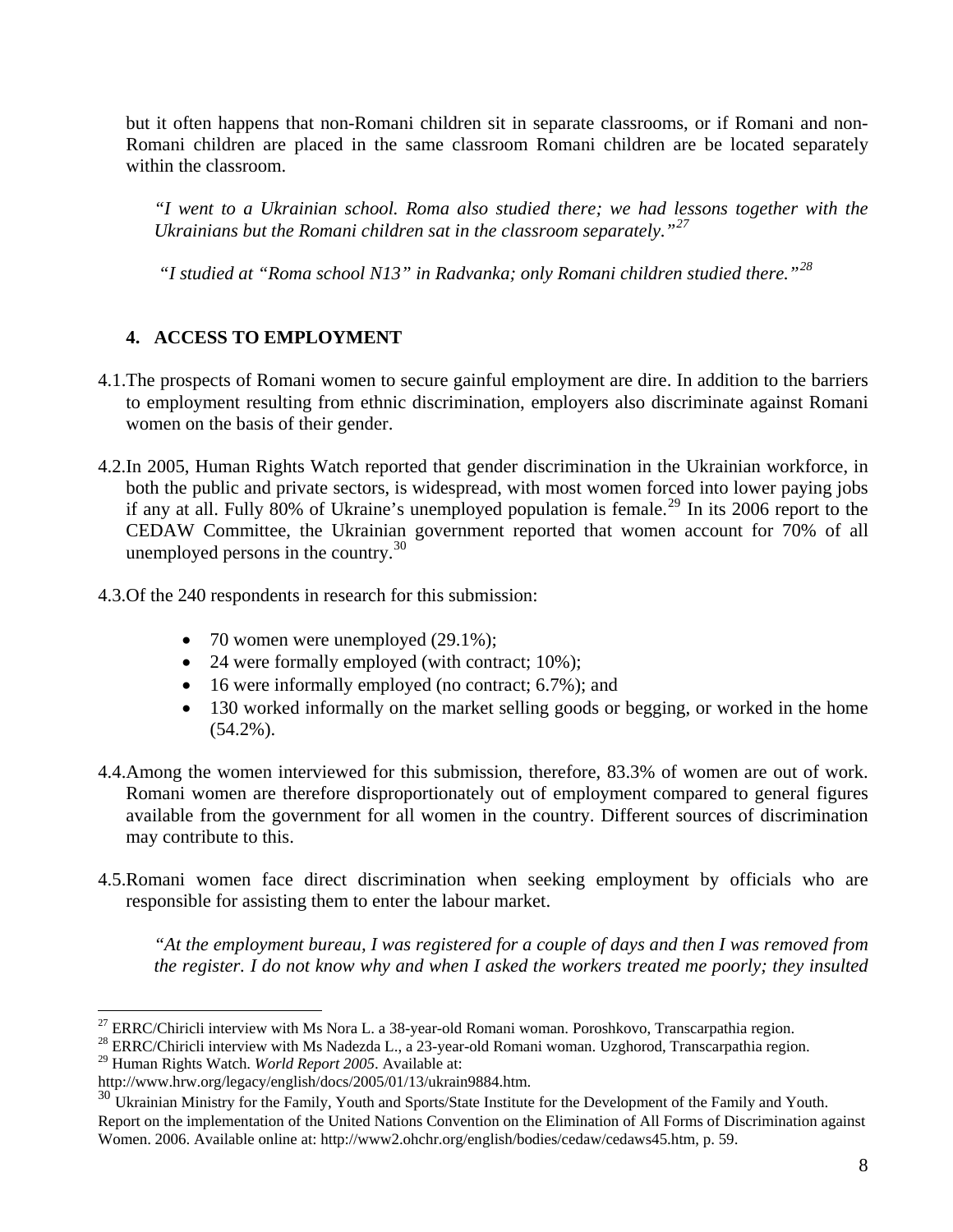*me because they saw that I am a Romani woman. They told me: 'look, you Gypsy who came here to find a job. Go away, you don't need a job. Leave our place.'"[31](#page-8-0)* 

*"I was treated badly at the employment bureau. They shouted, "You, the Gypsies, do not want to work!"[32](#page-8-1)* 

4.6.Romani women also face direct discrimination by employers and are often not even given the chance to apply for available jobs.

*"Even if job openings have been announced, they [employers] would say "No" upon seeing me. They never spoke openly about nationality but it was a reason also."*[33](#page-8-2) Indeed, one of the ERRC/Chiricli researchers accompanied Ms B. to the employment bureau where the staff members were helpful but once Ms B. left the staff member said that such an obvious Roma appearance would prevent her from getting a job.**[34](#page-8-3)**

*"I graduated from the Faculty of Psychology at the University in Kiev. I was one of the best students at the University and thought I would find a job without problems. In October 2009, I saw information about job vacancy at the centre for women. I have called and told about my skills and the diploma I have. The head of the centre told me that I should come and work there, as they need people like me. She told me 'do not go to any other places, come to us.' I followed her advice and didn't call to any other places. The next day I went to meet with the woman but when her assistant saw me and understood that I am Romani, she told me that the head is not at the office and that they don't have any vacancies. Sometime later I went to the polyclinic, I had my CV and wanted to ask if they had any vacancies. As soon as the doctor saw me she didn't want to talk to me, she was aggressive and insulted me by treating me in this way. It was obvious that she understood that I am Romani. I wanted to give her my CV, but she didn't want to take it."[35](#page-8-4)* 

# **5. ACCESS TO HEALTH CARE**

- 5.1.Extreme poverty, inadequate housing and the disadvantaged position of Romani women make their health situation significantly worse then that of the other female populations in Ukraine, or that of Romani men. Many of the healthcare concerns of Roma in Ukraine are directly linked to the extreme poverty in which the majority live.
- 5.2.Interviews with public health official across Ukraine in a study by the Ukrainian Institute for Social Studies on the current problems of Roma in the country revealed that the general health level of Roma residents in high-density "compact living" communities was poor, mostly a result of widespread poverty, inadequate nutrition, poor hygiene and substandard housing. Only 50% of the Romani respondents of the nationwide study said that they had sufficient daily meals, 31% reported that they did not have enough food several times a month and 15% said they had no food at least one day a week. In some locations, the figures vary. Paradoxically, in some urban areas

<span id="page-8-1"></span><span id="page-8-0"></span><sup>&</sup>lt;sup>31</sup> ERRC/Chiricli interview with Ms Sveltana F., a 28-year-old Romani woman. Poroshkovo, Transcarpathia region.<br><sup>32</sup> ERRC/Chiricli interview with Ms Mariana K., a 33-year-old Romani woman. Poroshkovo, Transcarpathia regi

<span id="page-8-2"></span>

<span id="page-8-3"></span>

<span id="page-8-4"></span><sup>&</sup>lt;sup>35</sup> ERRC/Chiricli interview with a 25-year-old Romani woman. Kiev, Kiev region.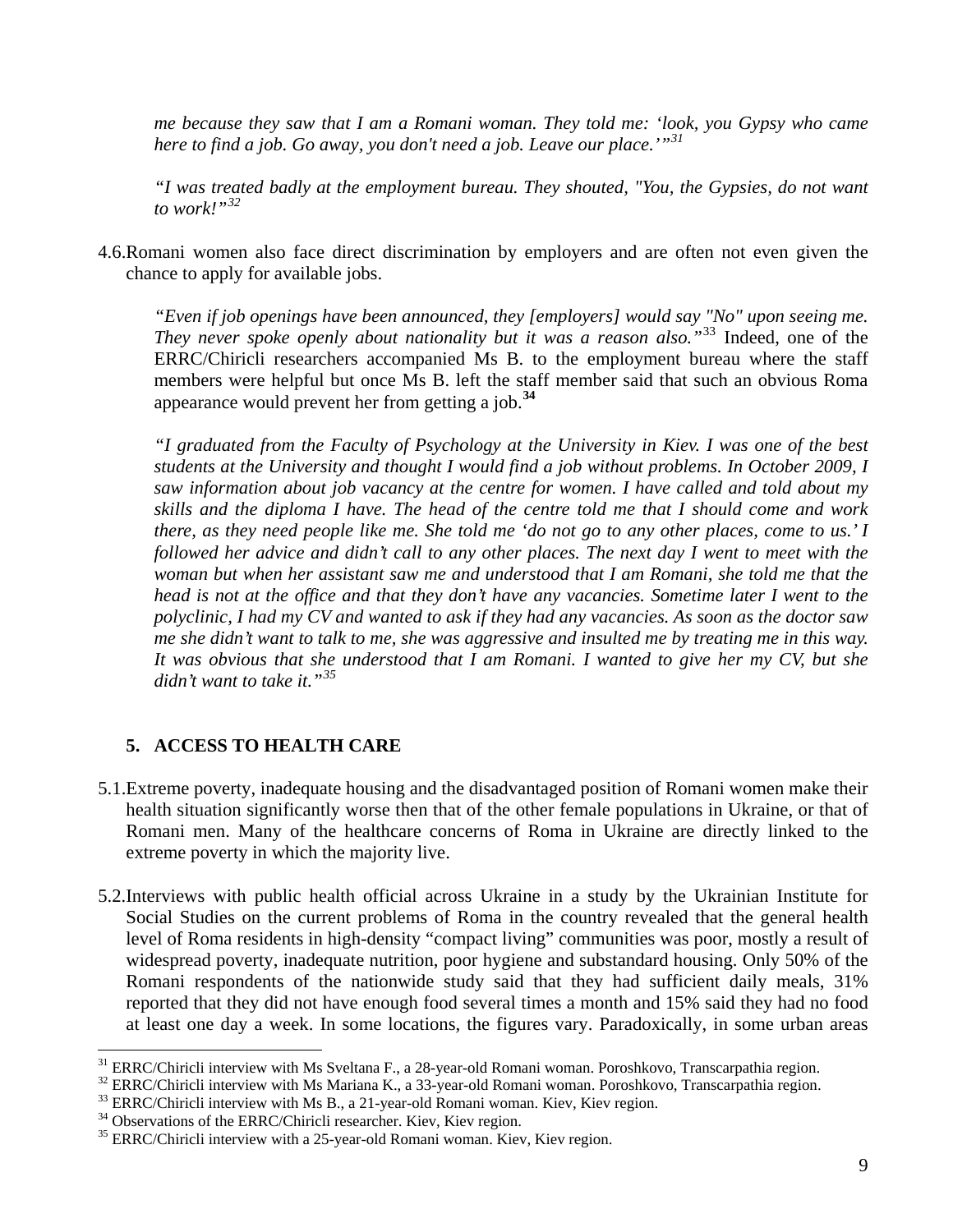where the average income levels of Roma are higher than in rural areas, more people experience regular hunger and starvation. In Uzghorod, for example, according to one estimate, around 70% of the Romani population face regular malnutrition. The study also showed that many Roma run serious risks of intestinal infections from unclean water. According to the study, only 32% of respondents said that they had water connections to their homes, and nearly 20% used surface water for cooking and drinking.<sup>[36](#page-9-0)</sup>

5.3.There appears to be little to no visible improvement in the ensuing period in this regard: All Romani women interviewed for this submission testified as to the poor housing conditions in which they live.

*"Housing conditions greatly affect our health. The house is wet and cold; there is a cement floor in the house. The heating has been turned of. We have no funds to install individual heating so we will again be cold in winter."[37](#page-9-1)* 

**Access to adequate housing** is one of the biggest human rights concerns for most of Romani women in Ukraine. All Romani women interviewed for this submission testified as to the poor housing conditions in which they live. Many Romani women live in houses without gas, water supply, electricity, heating, etc. Many houses have no proper roof or windows, the walls often leak. Such substandard housing has a tremendously negative effect on the health status of Romani women. It often happens that several families live together in one small room without any possibility to move into separate houses. Many Roma do not have proper registration documents for their property and face constant fear of being eviction and living on the street with small children. Public services or improvements such as road construction or basic renovations are thoroughly absent. Many Roma testified to the ERRC and Chiricli that local authorities continuously refuse to provide proper documentation or permission for eligible Romani families to legalise their current homes or build improvements. The Ukrainian government has no programmes that address the uniquely problematic housing concern of Roma that arise directly from their stigmatisation by non-Roma.

*"The conditions of the house are very bad. Our basic needs are not met. Children have nowhere to sleep; there are no beds for them. We live in poverty and we do not have any money for food or firewood. […] We have almost no food in our house now."[38](#page-9-2)* 

5.4.The impact of these conditions on the health situation of Romani women can be acute. Separate attention should be paid to the high rate of tuberculosis among the Ukrainian Romani population. According to a recent assessment on the

need for Romani health mediators in Ukraine, medical experts have noted that the number of adult Roma suffering from tuberculosis ranges between 10% (for wealthier communities) to 30-40% (among the poorer communities). Medical experts note that there are twice or three times as many Roma suffering from tuberculosis than is affirmed by official statistical data. In this assessment, the respondents specified that their poor health position resulted from several reasons: "the pension is not big enough to buy food, clothes and other basics," "Roma are so poor that they do not have enough money even to buy medication," "We cannot afford to pay for education of their children and grandchildren," and "Our living conditions are bad".<sup>[39](#page-9-3)</sup>

<span id="page-9-0"></span><sup>36</sup> Ukrainian Institute for Social Studies, International Renaissance Foundation. *Analysis of Real Problems and Needs of Roma People in Ukraine*. Kiev, October 2003, p. 13.<br><sup>37</sup> ERRC/Chiricli interview with Ms Lubov B., 50-year-old Romani woman. Sverdlovsk, Lugansk region.

<span id="page-9-1"></span>

<span id="page-9-2"></span><sup>&</sup>lt;sup>38</sup> ERRC/Chiricli interview with Ms Julia K., a 49-year-old Romani woman. Poroshkovo, Transcarpathia region.

<span id="page-9-3"></span><sup>39</sup> Chiricli. *Declaration on the need of Romani health mediators in Ukraine*. November 2008.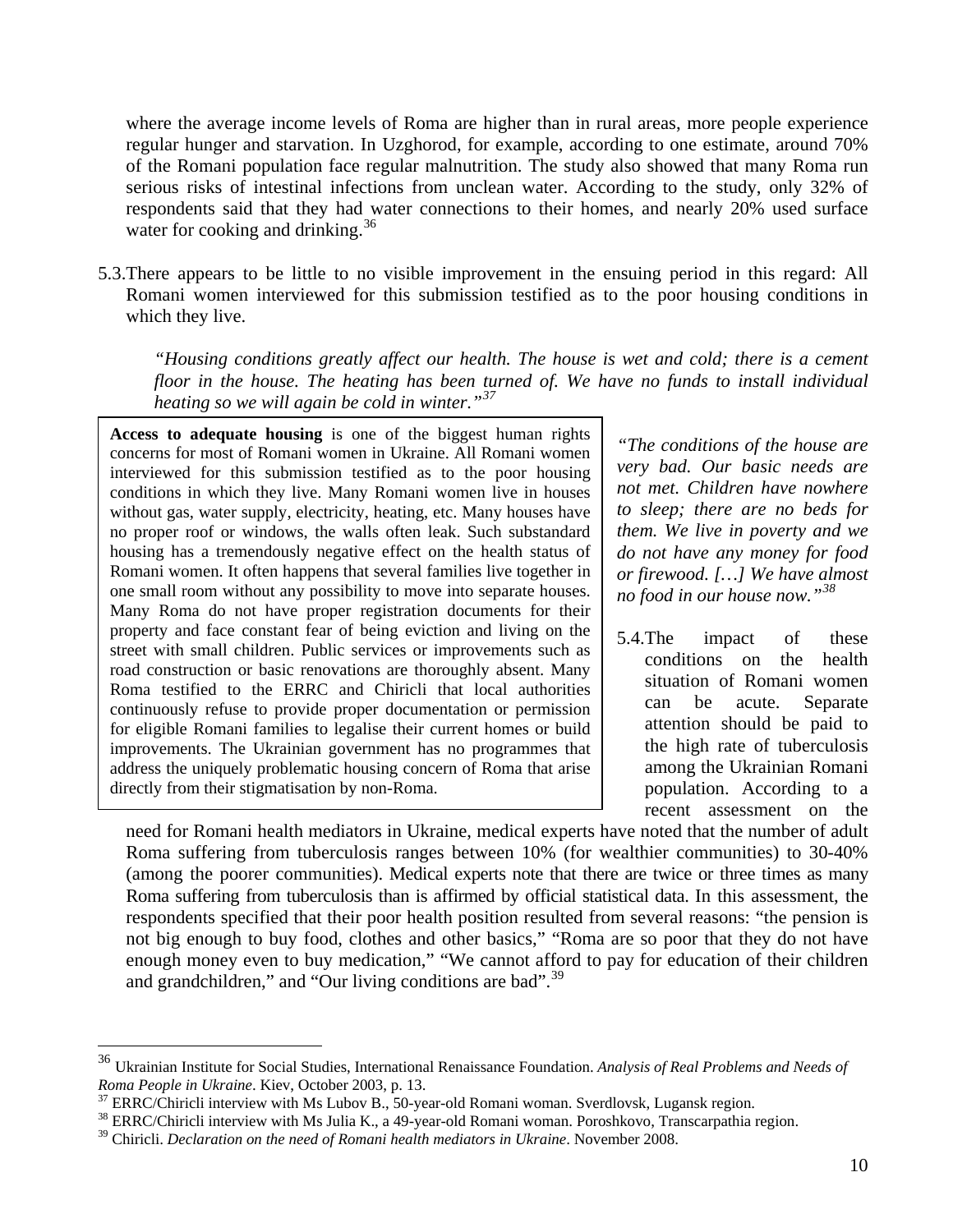- 5.5.Difficulties in access to health care arise from a number of factors, one reason being the absence of medical registration cards or insurance. For example, out of 30 Romani women in Odessa interviewed for this submission only six (20%) had medical insurance and medical registration cards. At the same time, the women interviewed did now know of any measures by the responsible public authorities to facilitate the provision of medical registration cards to enable them able to access health care.
- 5.6.Discrimination against Roma by medical professionals also affects the access of Romani women to adequate health care. A high number Romani women interviewed for this submission said that they faced discrimination, inhuman and degrading treatment by doctors and other hospital staff, which in some cases culminated in denial of a health care treatment. For example, one interviewee recalled that in 2007 her 2-year-old son had pneumonia but was turned away from the local hospital because the doctor did not accept 'Gypsies'.<sup>[40](#page-10-0)</sup>
- 5.7.Romani women in the Odessa region in particular noted discriminatory treatment in access to medical services. All 30 women interviewed in the region noted that doctors treat Romani women differently than non-Roma, that doctors are afraid to visit Romani settlements and that they often hear derogatory remarks about Roma in hospitals. As one Romani woman stated: *"Every time I go to the hospital, the doctors insult me. They tell me that I am Gypsy and that Gypsies are dirty and criminals."[41](#page-10-1)*
- 5.8.All Romani respondents during a July 2006 ERRC field mission in the Dnipropetrovsk region stated that they had negative experiences with health care institutions. Thirty percent of persons interviewed said they did not receive qualified medical assistance including free choice of a doctor and health care institution. This, in particular, according to the respondents, manifested itself in the form of "improper and disrespectful attitudes on the part of doctors", "medical staff extorting bribes", "refusals to provide medication for free" and "low proficiency of the doctors".<sup>[42](#page-10-2)</sup> While some of these problems may be faced by the non-Roma population, evidence suggests that the problems are exacerbated for Roma.
- 5.9.During research for this submission in 2009, many Romani women stated that doctors refuse to provide any kind of medical assistance until being paid for the service. The interviews also revealed that discrimination occurs in the level of payment required of Roma and that Romani women are particularly vulnerable to discrimination and bribery during pregnancy.

*"At the hospital there is a good attitude towards you when you give money to doctors. If you do not give money they can put all Roma in one room - both the dirty and the clean (those who live a normal life). If you give them money they will place you in a ward with the Ukrainians."[43](#page-10-3)* 

*"The difference in treatment is significant. We went to a hospital when my daughter was giving birth to her child. We were told that we had to pay the doctor 500 USD or look for another hospital. After talking with other people who were not Romani, I found out that we were told* 

<span id="page-10-0"></span><sup>&</sup>lt;sup>40</sup> ERRC/Chiricli interview with Ms K., a young Romani woman. Pavlograd, Donetsk region.  $41$  ERRC/Chiricli interview with Ms Sveltana N. Odessa, Odessa region.

<span id="page-10-2"></span><span id="page-10-1"></span><sup>42</sup> European Roma Rights Centre. *Proceedings Discontinued: The Inertia of Roma Rights Change in Ukraine*. Budapest, 2006, p.76.

<span id="page-10-3"></span><sup>&</sup>lt;sup>43</sup> ERRC/Chiricli interview with Ms Mariana K., a 33-year-old Romani woman. Poroshkovo, Transcarpathia region.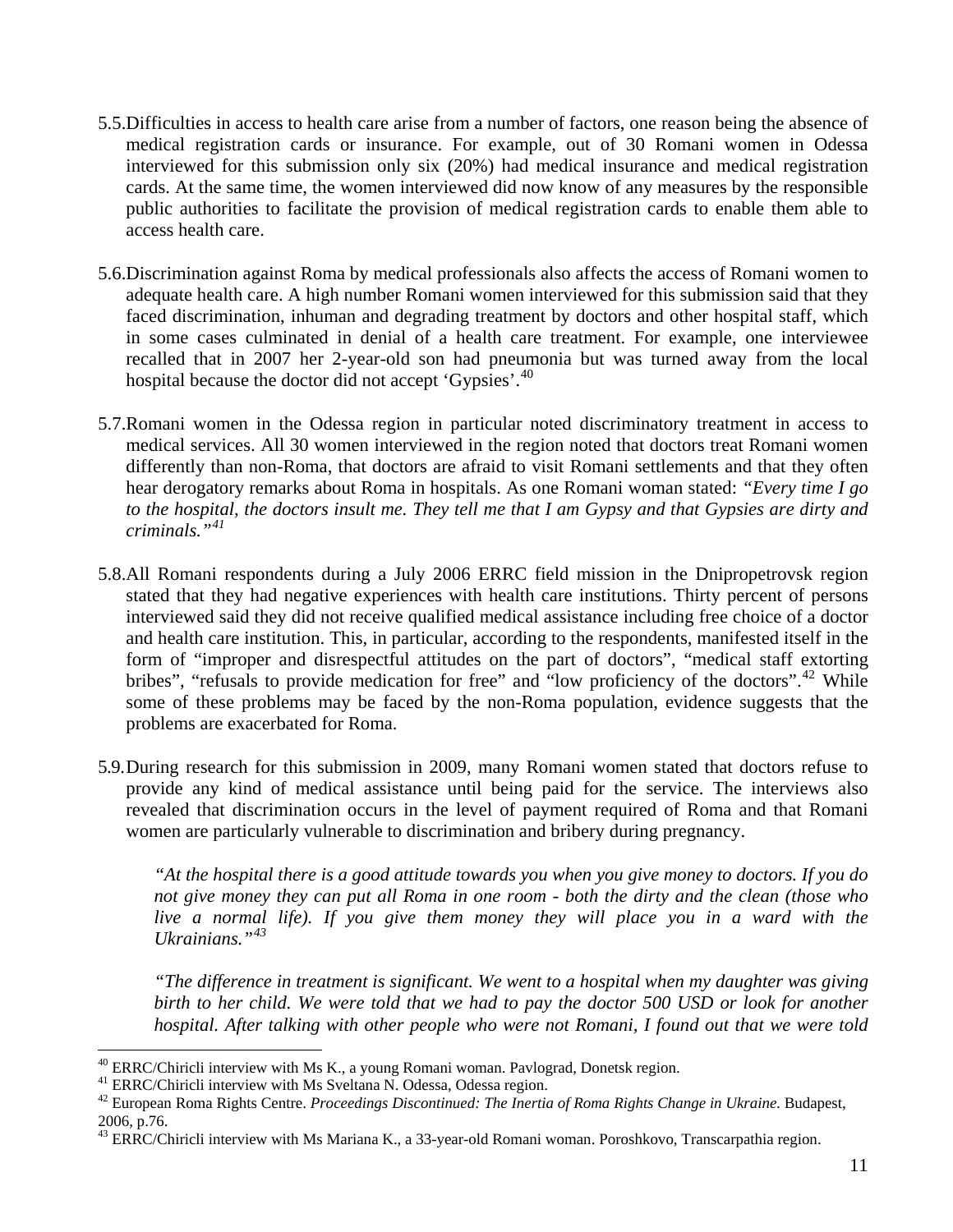*an amount twice as high as the other people. But I did not have any other choice. I borrowed this money and paid because the health of my children is more valuable for me."[44](#page-11-0)*

- 5.10. In one extreme case, in February 2005 Ms T.M., a pregnant Romani woman was nearly killed by the negligent medical intervention of a gynaecologist in Chop, Zakarpatia region. On February 1, the woman went to hospital for a check-up, after feeling ill. After examining her, the gynaecologist told her that she was in fact pregnant and advised her to have an abortion and have no more children in the future, saying that "you Gypsies should not multiply like cockroaches." As the woman was only in the second term of the pregnancy, the doctor decided there was no need to perform the abortion in a proper surgical environment. Instead, the doctor immediately began the surgery in the same out patient ward that the examination took place in. The doctor concerned apparently undertook none of the required preliminary medical tests before commencing and continued the operation even when the woman began to complain of a sharp pain and pleaded with her to stop. It was only when she began to bleed profusely that the gynaecologist sent her to the local hospital where three doctors struggled for three hours in surgery to save her life. Once her condition stabilised, the gynaecologist offered her family money (the Hryvna equivalent of less than 10 EUR) so that they would not lodge a complaint.<sup>[45](#page-11-1)</sup>
- *5.11.* Worryingly, even emergency services were inaccessible for many of the Romani women interviewed. Ambulances often do not go to Romani neighbourhoods: As soon as they learn that the call for assistance is from Romani neighbourhood ambulance operators simply hang up the phone: *"The ambulance does not come to our area."[46](#page-11-2)*

# **6. RECOMMENDATIONS**

- 6.1.The ERRC and Chiricli urge the Committee to recommend to the Ukrainian government the following measures as necessary to be implemented in the shortest time possible in order to redress the worrying situation of Romani woman in Ukraine:
	- Without delay, adopt and proactively implement a comprehensive anti-discrimination law providing protection against discrimination on the basis of both ethnicity, gender and multiple discrimination, with a special emphasis on mechanisms to ensure an effective remedy in cases of discrimination against Romani women;
	- Victims of alleged violations should be encouraged to bring complaints against their perpetrators. Information should be disseminated on how to bring complaints and should be always available to the public;
	- At the highest levels, speak out against discrimination against Romani women and make it clear that racism will not be tolerated;
	- Join the Decade of Roma Inclusion and adopt and implement the requisite action plans in the areas of health, employment, education, housing, gender equality and non-discrimination;
	- Collect, disseminate and use for effective policy development purposes, data disaggregated by ethnicity and gender in all areas relevant to the human rights situation of Romani women;

<span id="page-11-0"></span><sup>&</sup>lt;sup>44</sup> ERRC/Chiricli interview with Ms Anna S., a 46-year-old Romani woman. Kiev, Kiev region

<span id="page-11-1"></span><sup>45</sup> European Roma Rights Centre. *Proceedings Discontinued: The Inertia of Roma Rights Change in Ukraine*. Budapest, 2006, p.77.

<span id="page-11-2"></span><sup>46</sup> ERRC/Chiricli interview a 20-year-old Romani woman. Odessa, Odessa region.